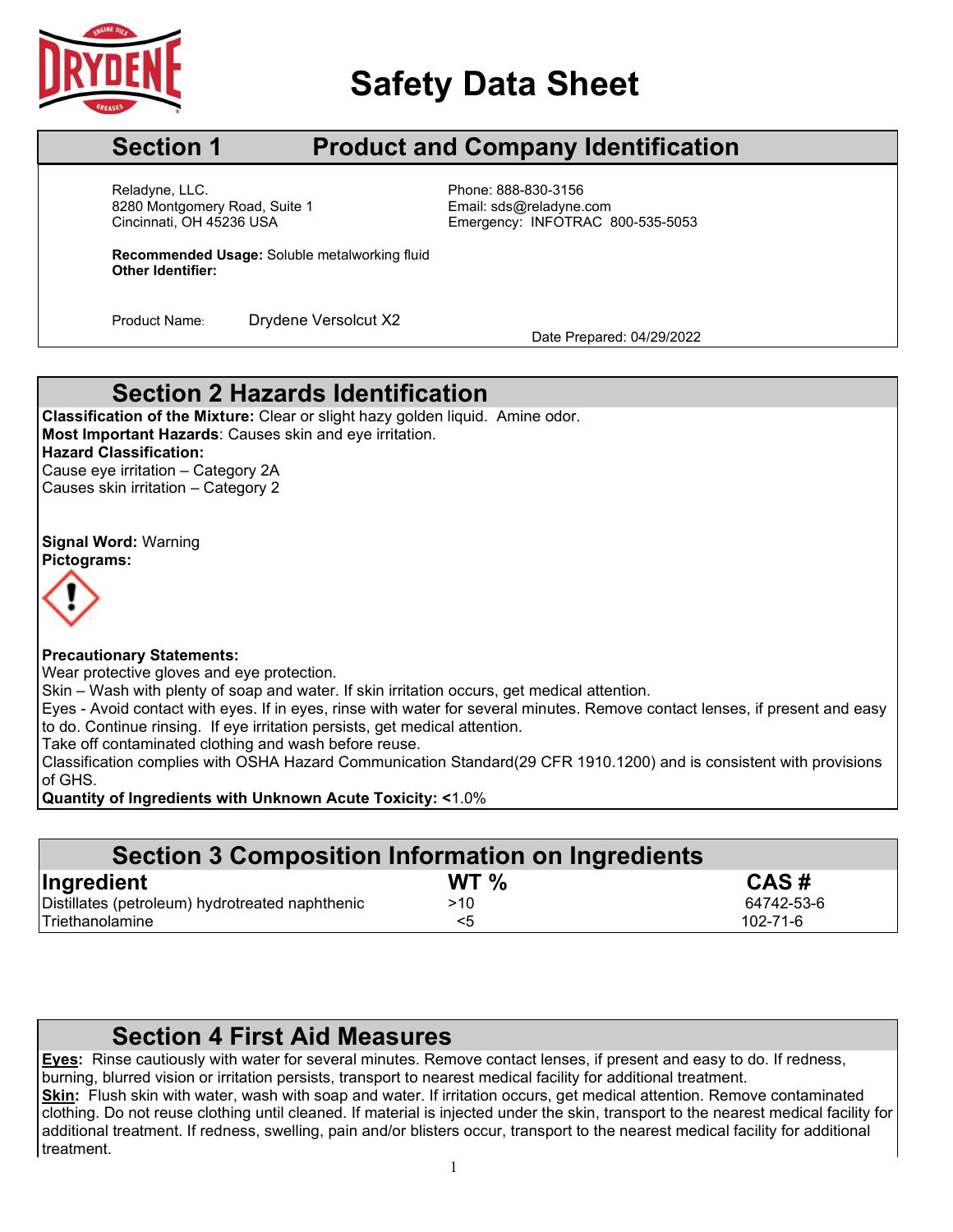**Ingestion:** Do NOT induce vomiting and obtain medical attention. Have victim rinse mouth out with water. If vomiting occurs spontaneously, keep head below hips to prevent aspiration.

**Inhalation:** Remove victim to fresh air and keep at rest in a position comfortable for breathing. If the victim has difficulty breathing or tightness of the chest, is dizzy, vomiting or unresponsive, give oxygen with rescue breathing or CPR as required and transport to the nearest medical facility.

## **Section 5 Fire Fighting Measures**

#### **Flammable Properties:**

Flash point: none (ASTM D56) Flammable limits in air: N/A Auto ignition temperature: N/A **Extinguishing media:** CO<sub>2</sub>, dry chemical, foam

**Special firefighting measure:**

The material as received will not support combustion, however its residues may; therefore, procedures for an oil fire should be followed. Use self-contained breathing apparatus. Use foam or dry chemical to extinguish fire. Water may be used only to keep surrounding containers cool. Firefighters should wear proper protective equipment and self-contained breathing apparatus with full face piece operated in positive pressure mode.

### **Section 6 Accidental Release Measures**

- **Eliminate ignition sources and ventilate area. Advise EPA/state agency if required.**
- **Absorb spillage with inert absorbent material. Use proper personal protective equipment**
- **for clean-up.**

• **Contain spill and keep from entering waterways or sewers.** • **Treat contaminated absorbent same as spilled product.**

**Section 7 Handling and Storage**

**Handling and Storage Precautions:** Avoid heat, open flames, including pilot lights, and strong oxidizing agents. Use general ventilation to prevent vapor accumulation. Ground all handling equipment to prevent sparking. Avoid contact with eyes, skin and clothing. Wash thoroughly after handling. Do not eat, drink or smoke when using this product. Have appropriate fire extinguishers and spill clean-up equipment in or near storage area.

**Work/Hygienic Practices:** Wash with soap and water before eating, drinking, smoking, applying cosmetics, or using toilet. Launder contaminated clothing before reuse. Properly dispose of contaminated leather articles such as shoes or belts that cannot be decontaminated. Contaminated leather articles including shoes cannot be decontaminated and should be destroyed to prevent reuse.

# **Section 8 Personal Protection/ Exposure Controls**

**Engineering Controls:** Use adequate ventilation to keep vapors and mists of this material below applicable standards. **Respiratory Protection:** If engineering controls do not maintain airborne concentrations to a level which is adequate to protect worker health, an approved respirator must be worn. Respirator selection, use and maintenance should be in accordance with the requirements of the OSHA Respiratory Protection Standard, 29 CFR 1910.134.

**Skin Protection:** Use protective clothing that is chemically resistant to this product. Acceptable materials for gloves and aprons are: neoprene, nitrile rubber or viton.

**Eye Protection:** Use safety glasses or goggles. Have suitable eye wash water available.

**Other/General Protection:** For mists and vapors: Air Purifying, organic vapor cartridge, NIOSH approved respirator. Use self-contained breathing apparatus for environments with unknown concentrations or emergency situations.

| Chemical Name<br>Distillates (petroleum) hydrotreated naphthenic | OSHA TWA $(mg/m3)$<br>5 (Mist in Air) | ACGIH TWA $(mg/m3)$ |  |
|------------------------------------------------------------------|---------------------------------------|---------------------|--|
| ITriethanolamine                                                 |                                       |                     |  |

- -
-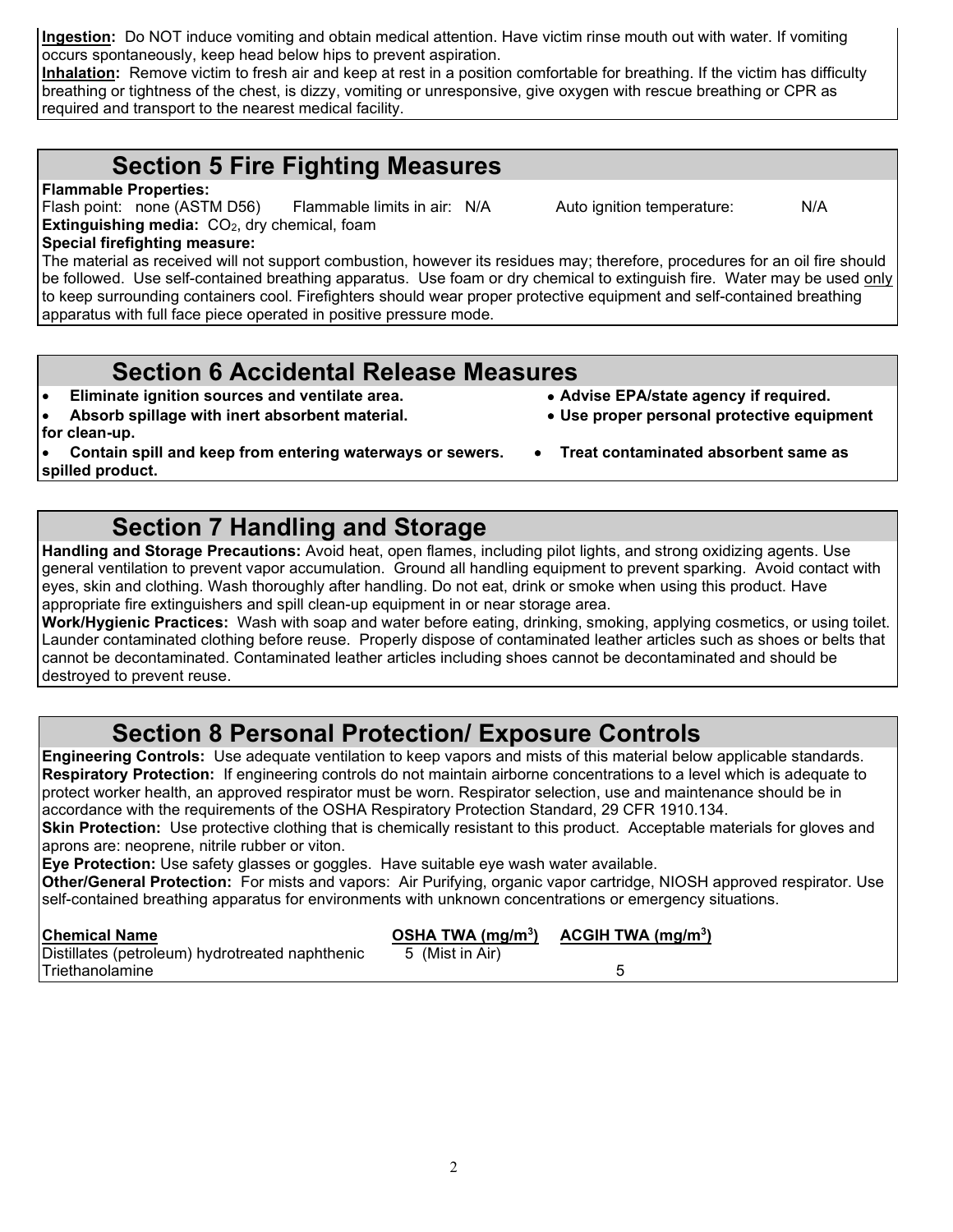# **Section 9 Physical and Chemical Properties**<br>
Vapor Pressure: N/A

**Color:** Golden **Vapor Pressure:** N/A **Solubility in Water:** Complete<br> **Appearance:** Clear Liquid **Appearance:** Clear Liquid **% Volatile by Volume:**N/A **Evaporation Rate**

**Vapor Density (air = 1):** 

**Boiling Point:**  $>212^{\circ}$  **F Reactivity in Water:** Non-reactive **Specific Gravity:** 0.995 **pH@ 100%:** 9.4-10.2 **Viscosity @ 40C:** N/A *b***iscosity @ 40C:** N/A

# **Section 10 Stability and Reactivity**

**Stability:** Stable **Conditions to avoid:** Sources of ignition. **Incompatibility:** Strong oxidizing or reducing agents. **Decomposition Products:** Oxides of Carbon, Hydrogen and Nitrogen. **Hazardous Polymerization:** Will not occur.

### **Section 11 Toxicological Information**

**Likely Routes of Exposure:** Inhalation, skin, eyes and ingestion. **Potential Health Effects: Eye Effects:** This mixture can cause irritation, redness to the eyes. **Skin Effects:** Prolonged and/or repeated skin contact may cause irritation/dermatitis. **Oral Effects:** Harmful if swallowed. May cause burns to mouth and esophagus. Gastrointestinal tract irritation, nausea and vomiting. **Inhalation Effects:** Harmful if inhaled. May cause respiratory tract irritation. **Chronic Health Effects:** Primary target organs following repeated exposure are eyes, skin, lungs. **Mutagenicity:** Negative **Carcinogenicity:** This mixture does not contain any component that is listed as a carcinogenic or a potential carcinogen by the National Toxicology Program, by the I.A.R.C. monographs or by OSHA. **Teratogenicity:** Negative. **Sensitization:** Negative **Toxicological Data:** No data available or estimated

### **Section 12 Ecological Information**

Not classified due to inadequate data available on this mixture. Recommend avoidance of release to the environment.

### **Section 13 Disposal Considerations**

Avoid release to the environment. Dispose in a safe manner in accordance with national, state and local regulations. Not a RCRA hazardous waste if uncontaminated. If "used" RCRA criteria must be determined. Dispose of container by recycling or if permitted incineration.

### **Section 14 Transportation Information**

**Proper Shipping Name:** Lubricating Oils, N.O.S. **Shipping Class:** 65 **Dot Identification Number:** N/A **Dot Shipping Label:** Not regulated by DOT. **TDG Classification:** Not controlled under TDG (Canada).